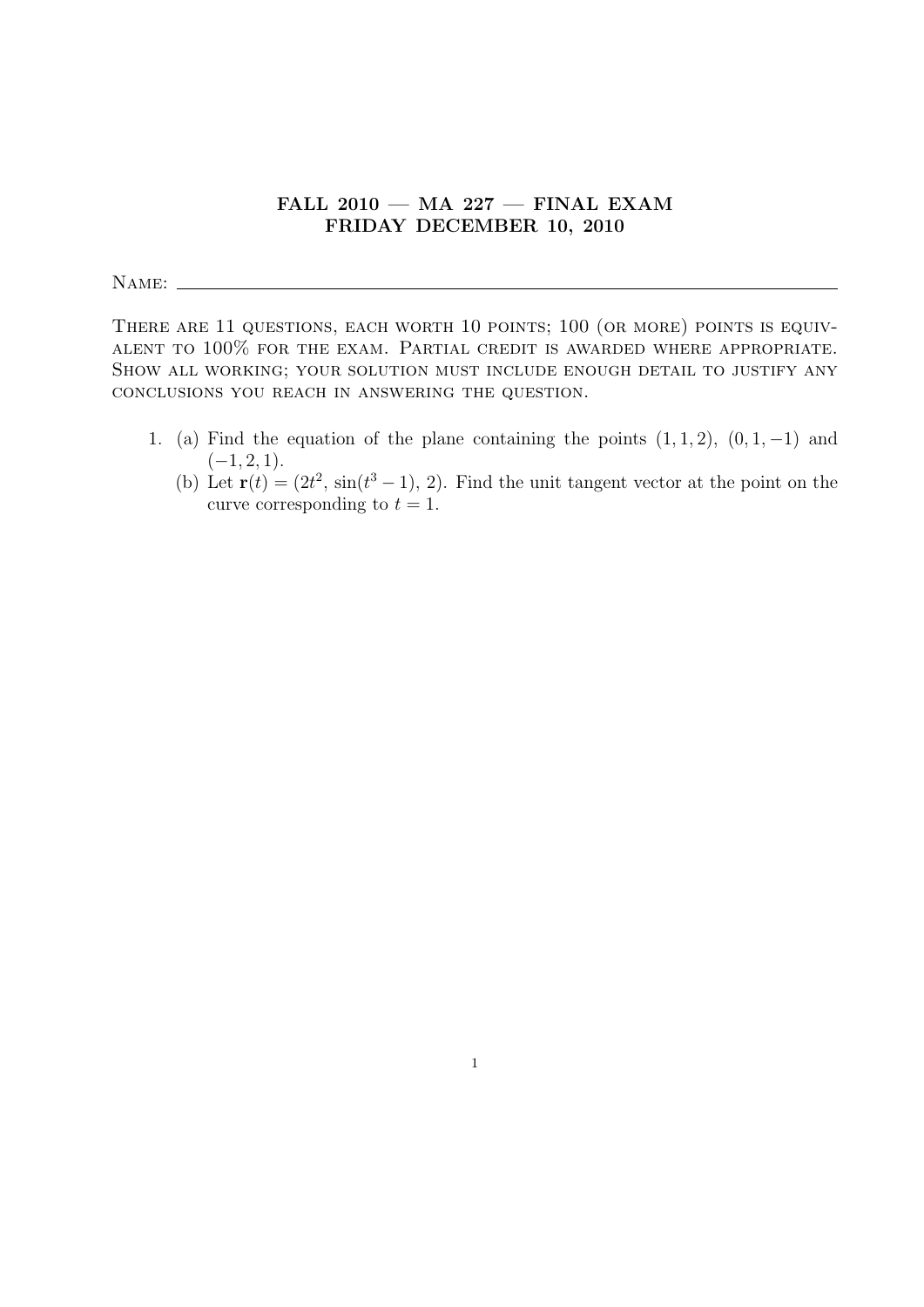2. (a) Let  $f(x, y, z) = xz \cos(y) - xyz^2$ . Find the third partial derivative  $f''_{xyz}$ . (b) Let  $f = xy^2z$  and  $\mathbf{F} = (xz, y, x^2z)$ . Find  $\nabla f$  (the gradient of *f*), div **F** (the divergence of  $\mathbf{F}$ ), and curl  $\mathbf{F}$  (the curl of  $\mathbf{F}$ ).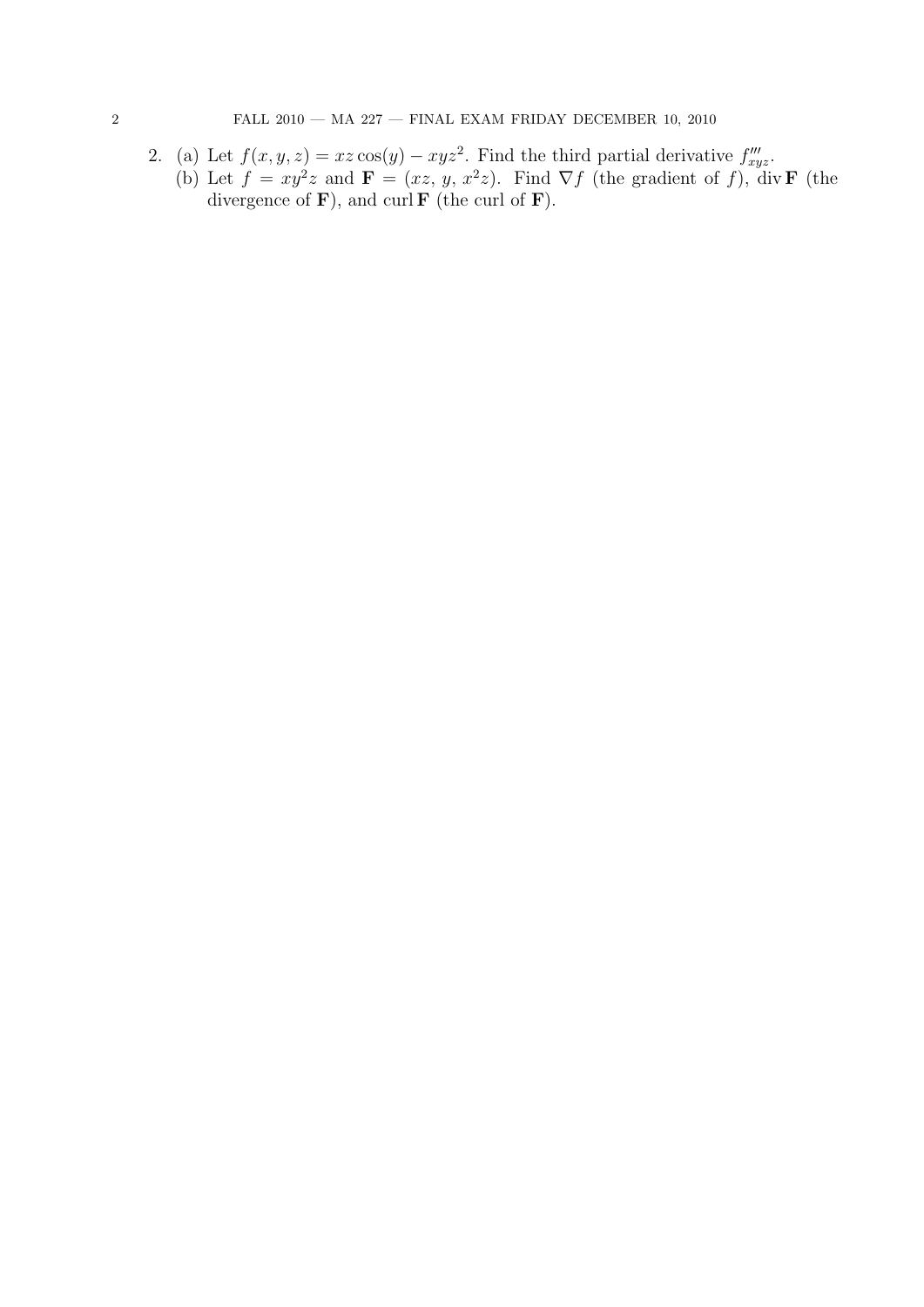FALL 2010 — MA 227 — FINAL EXAM FRIDAY DECEMBER 10, 2010  $\qquad \qquad 3$ 

- 3. (a) Find the directional derivative of the function  $f(x, y, z) = yz xy$  in the direction of the vector  $\vec{v} = 2\vec{i} - \vec{j} + 2\vec{k} = \langle 2, -1, 2 \rangle$  at the point  $(1, 1, -1)$ .
	- (b) Find the maximum rate of change of  $f(x, y) = x^2y + 2\sqrt{x}$  at the point (1, 1). In which direction does it occur?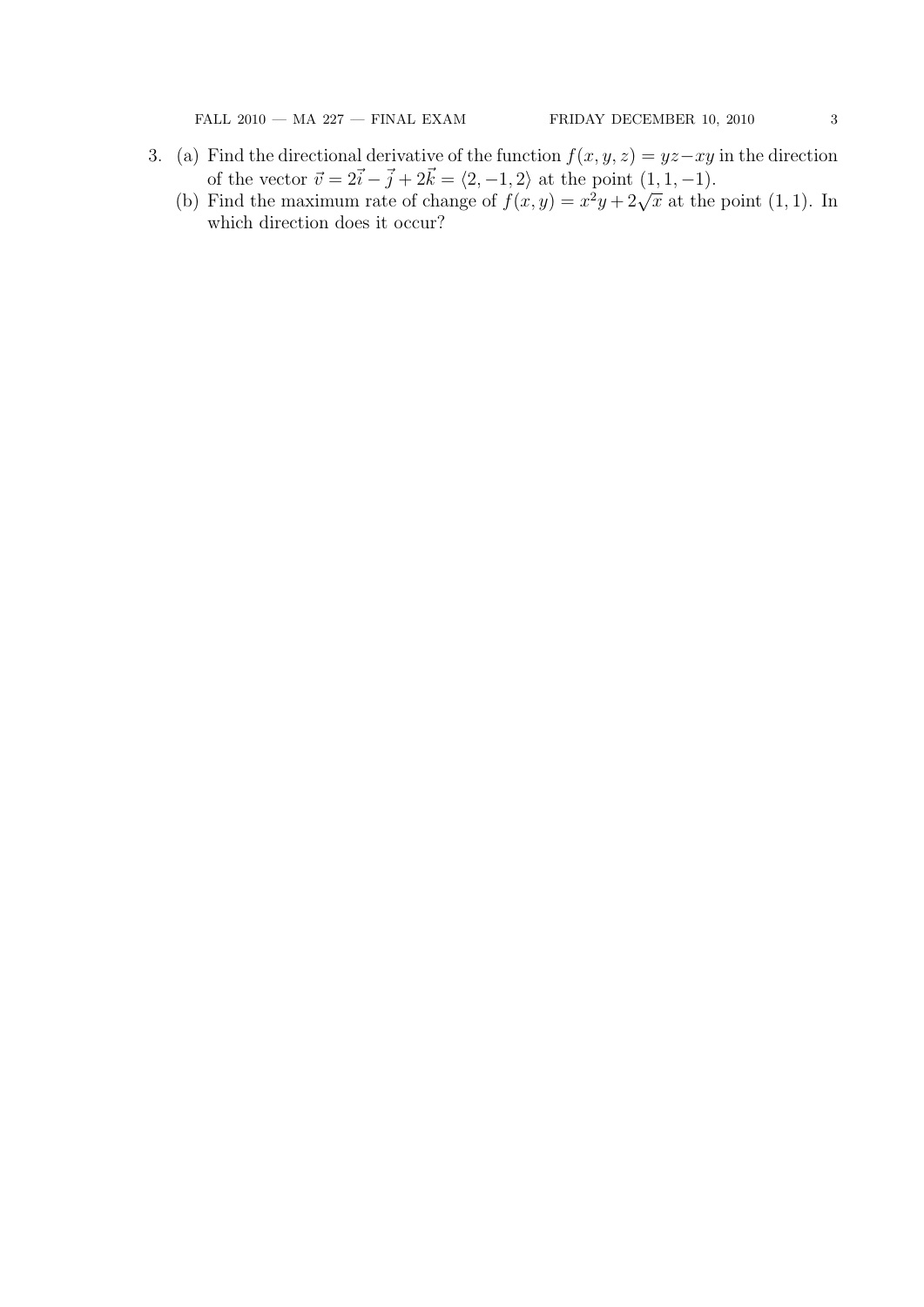4. (a) Let  $z = x^2y - x^3$ . Find the equation of the tangent plane at the point (1, 2). (b) Find equation of the tangent plane to the surface  $x + 2y^2 - z^3 = 3$  at the point  $(2, -1, 1).$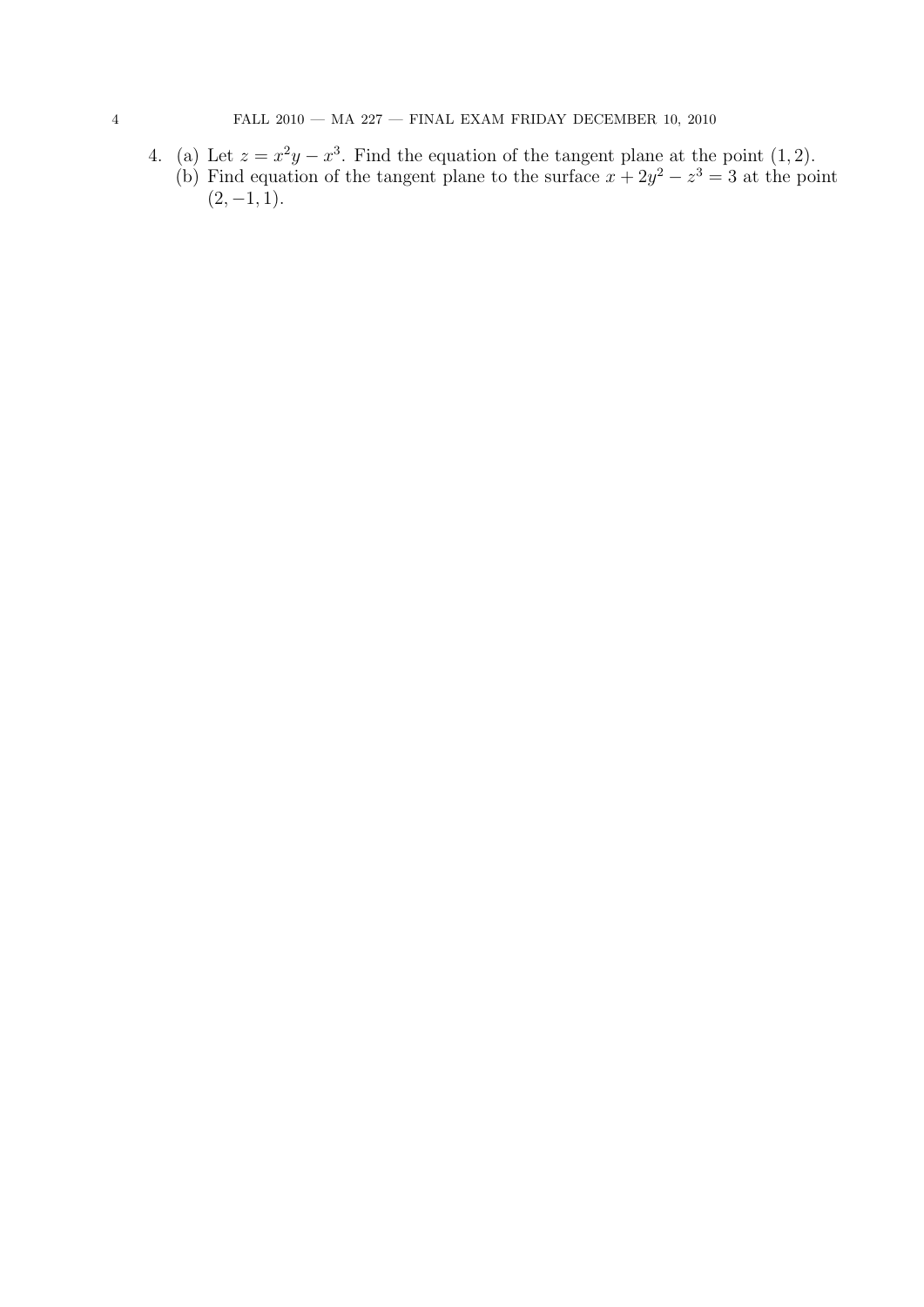5. Find the local maximum, minimum and saddle points (if any) of the function  $f(x, y) = x^2 - xy + y^2 + 9x - 6y + 10.$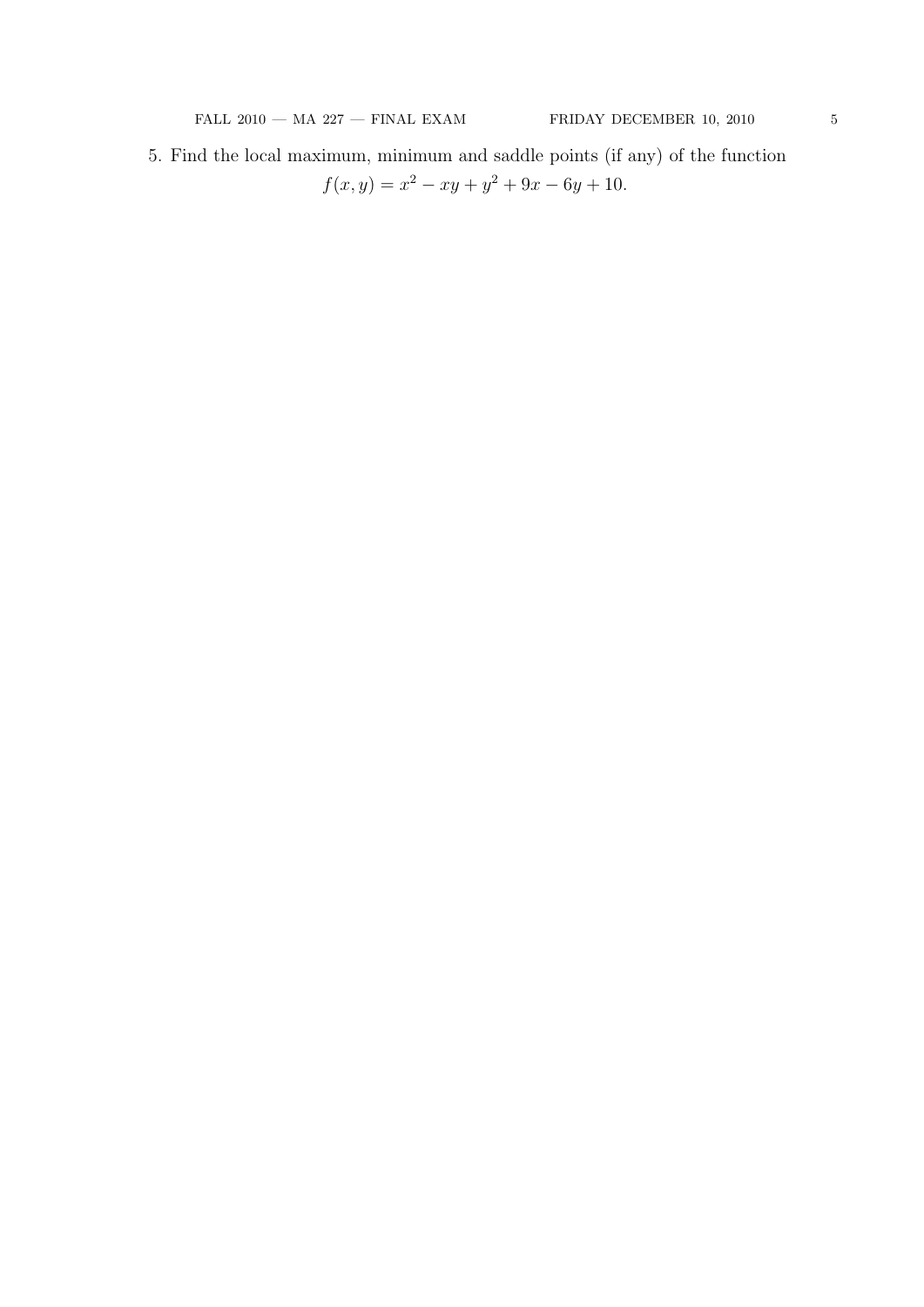6. (a) Find the linear approximation for the function

$$
f(x,y) = ye^{x-y} - x^2y^2
$$

near the point  $(1, 1)$ .

(b) Let  $f(x, y) = xy^3 - ye^x$  and  $x = s + t^2$ ,  $y = st$ . Find the partial derivatives *∂f/∂s* and *∂f/∂t*. You don't need to simplify your answer!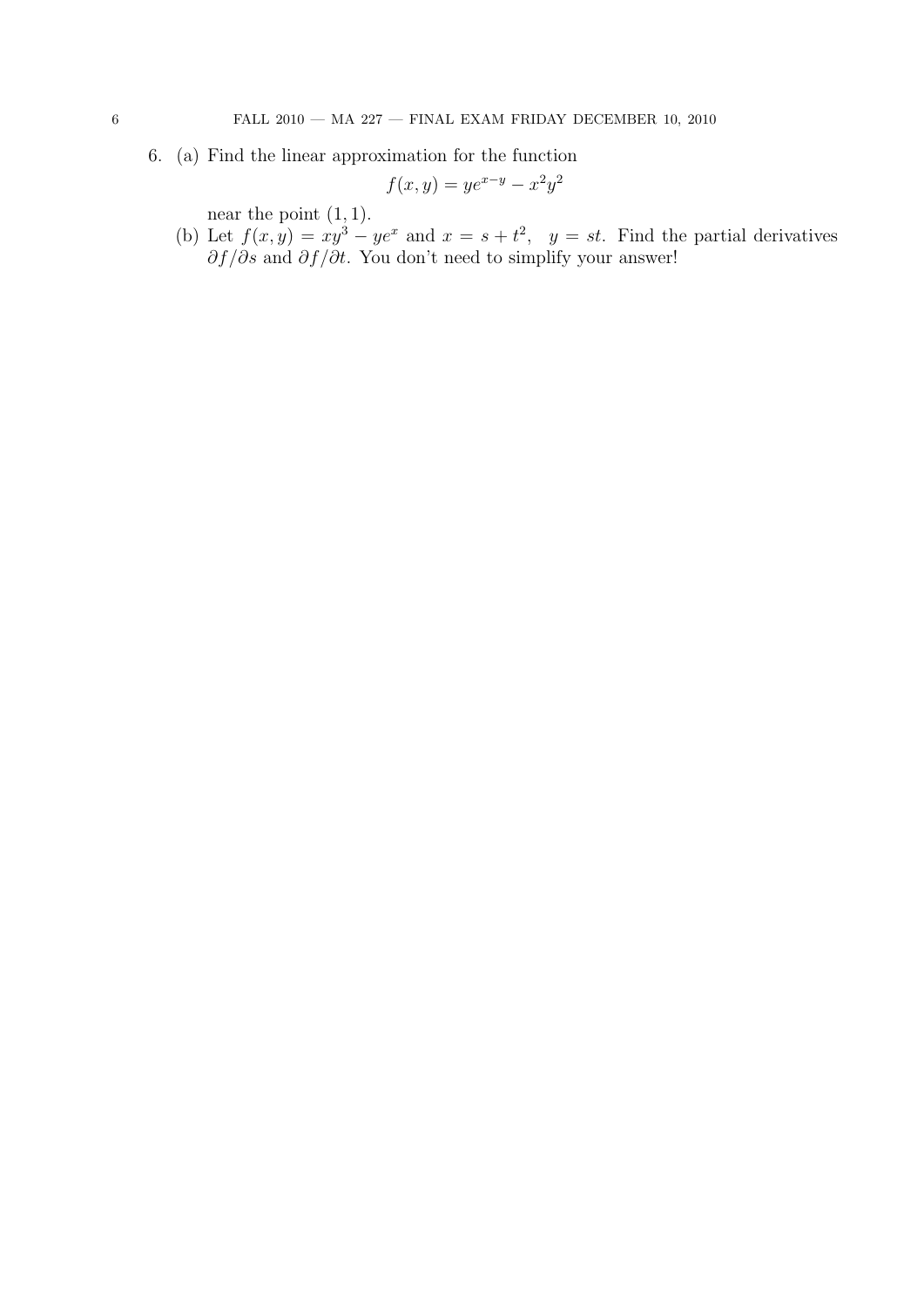$$
f(x,y) = x^2 + y^2 + x
$$

on the region  $-1 \le x \le 1$ ,  $-1 \le y \le 1$ . Be sure to provide the coordinates of the points and the values of absolute maximum and minimum.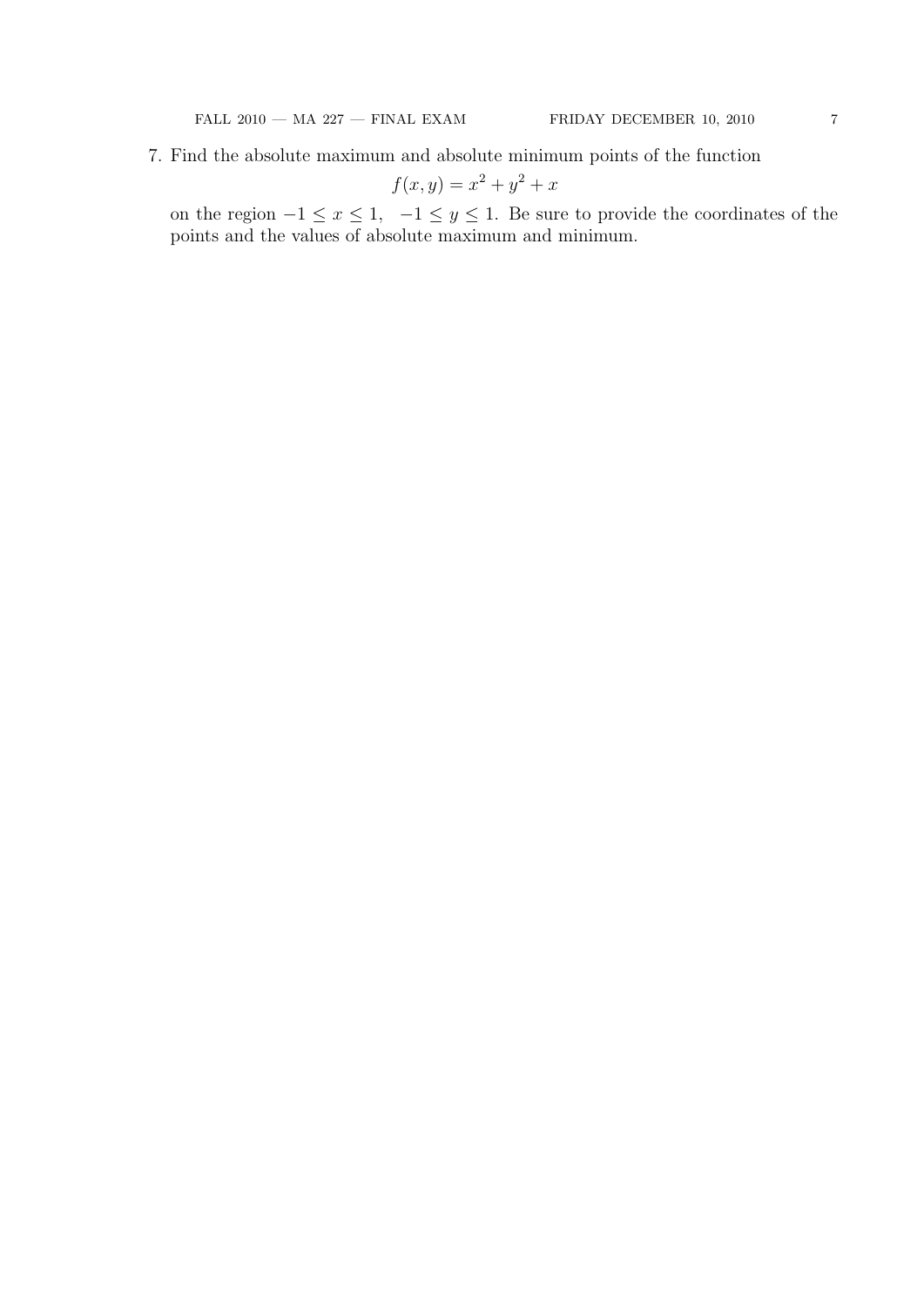8. Evaluate, by making an appropriate change of variables, the integral

$$
\iint_D (x+y)^2 e^{x-2y} dA
$$

where *D* is the parallelogram enclosed by the lines  $x - 2y = 0$ ,  $x - 2y = 2$ ,  $x + y = -1$ , and  $x + y = 1$ .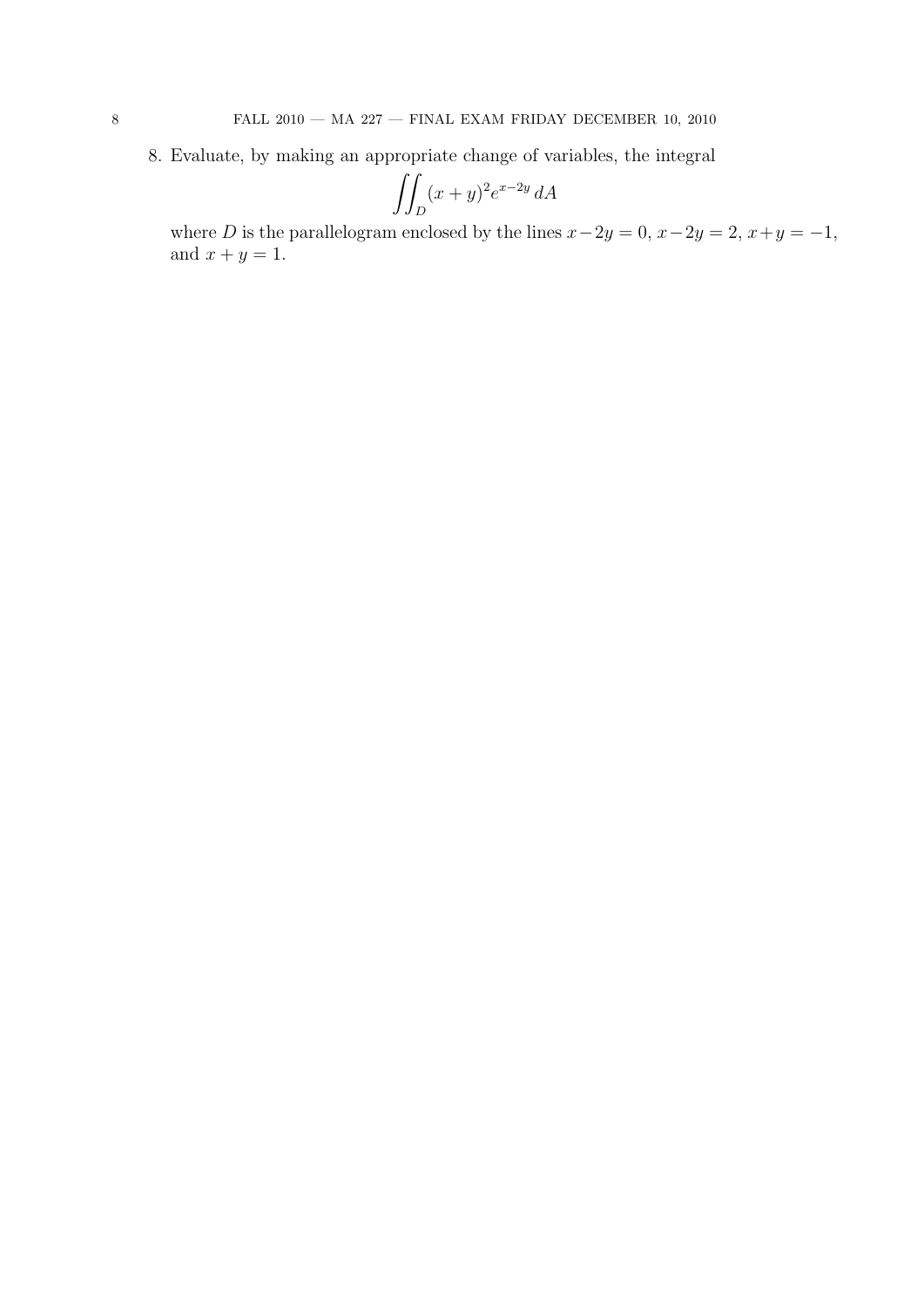9. (a) Switch the order of integration in the iterated integral

$$
\int\limits_{0}^{1} \left[ \int\limits_{0}^{2x} f(x, y) \, dy \right] \, dx.
$$

(b) Using a double integral, find the area of the triangle with vertices  $(0,0)$ ,  $(2,1)$ ,  $(1,2)$ .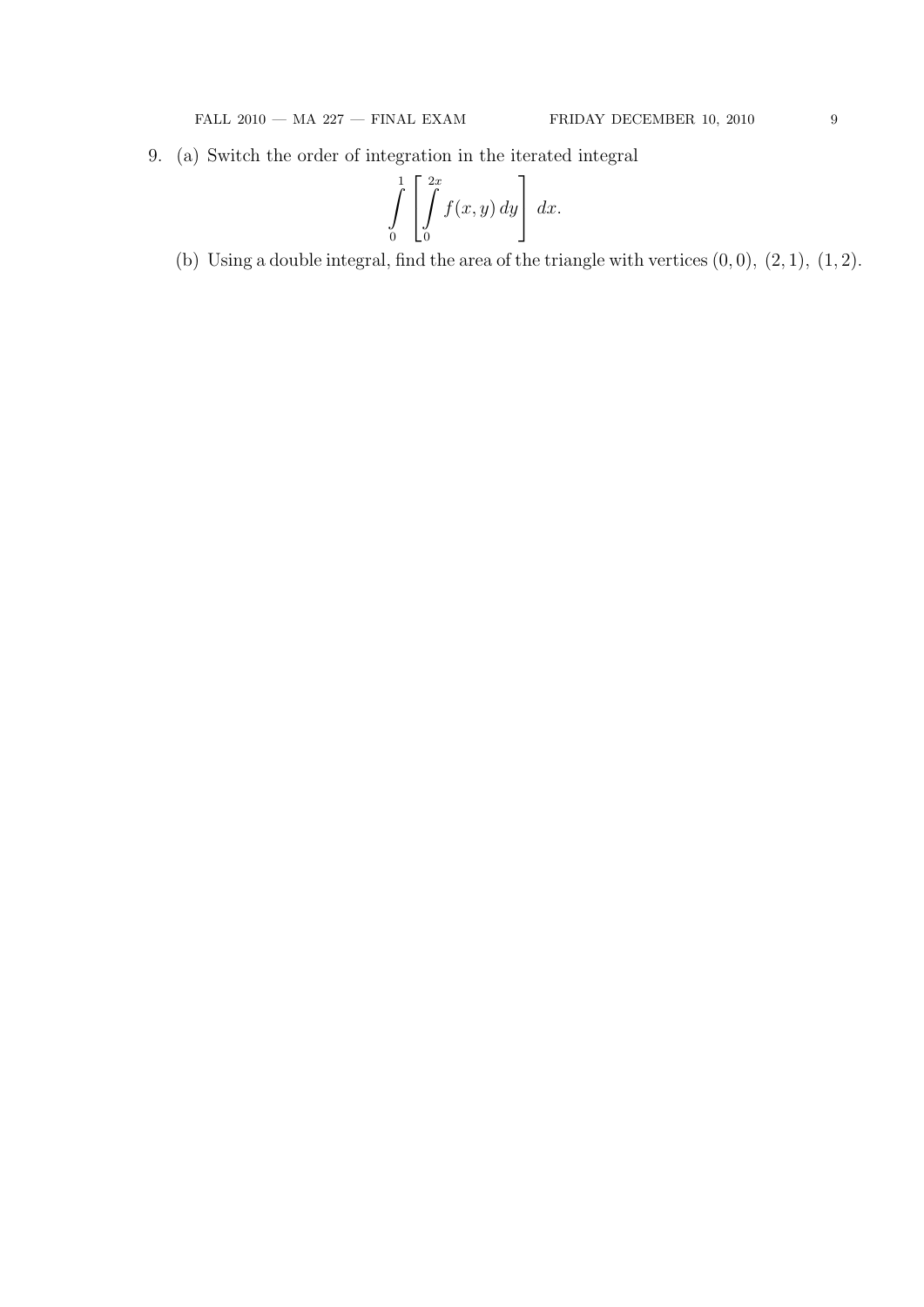10. (a) Change  $(1, \sqrt{3}, 2\sqrt{3})$  from rectangular into spherical coordinates. (b) Using spherical coordinates evaluate

$$
\int \int \int_E (x^2 + y^2 + z^2) \, dV,
$$

where *E* is the half-ball  $x^2 + y^2 + z^2 \le 4$ ,  $z \ge 0$ .